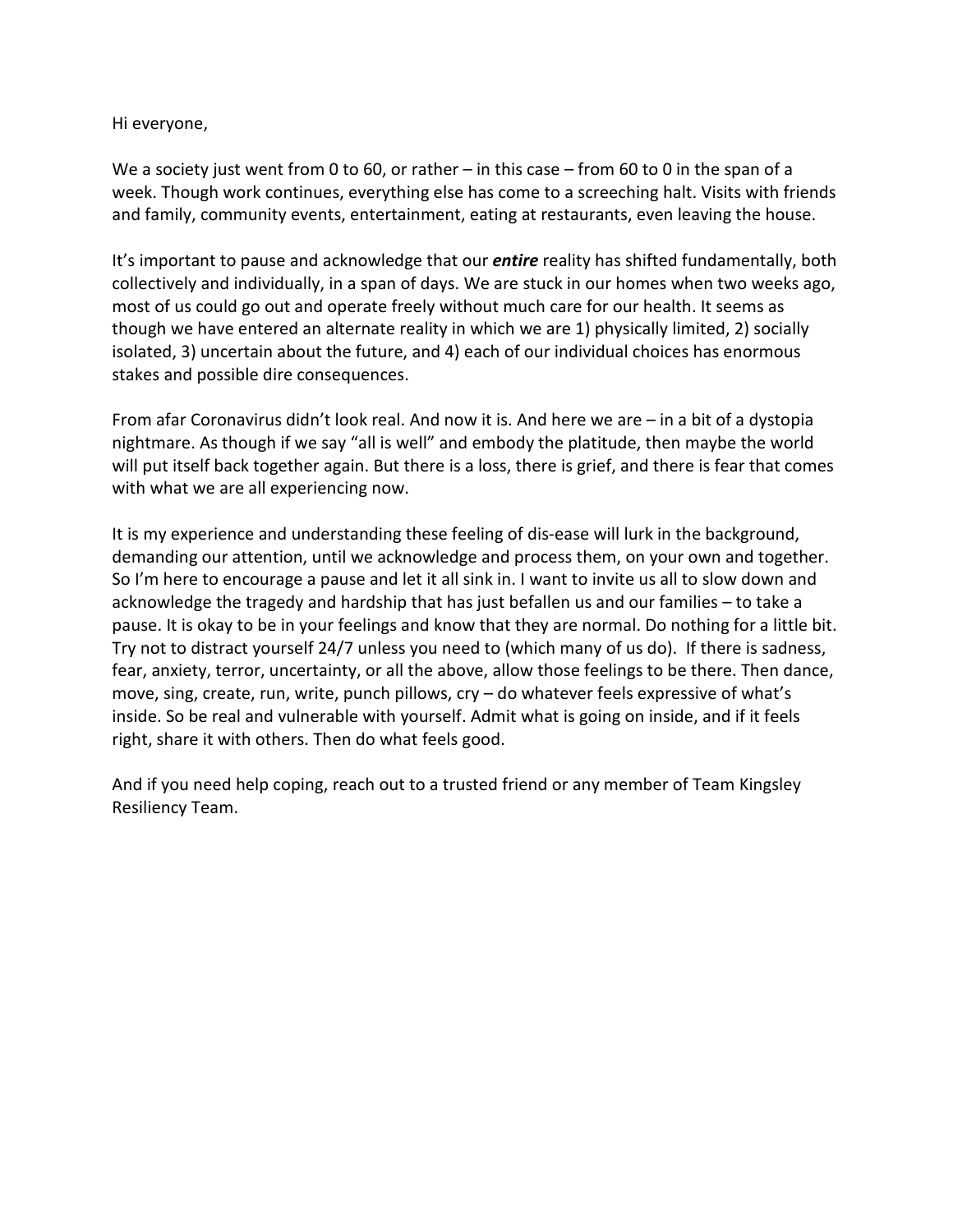## **Team Kingsley Resiliency Resource**

We are your resiliency experts dedicated to support Airmen and families. With your help<br>we will build and maintain a culture of peer support and Airmen taking care of Airmen. We look forward to serving you and your family!











**Psychological He** Jen Green, LCSW 541-885-6433<br>Cell 541-851-1928

**Coveral Associt** 

**Response Coordinator** 

Amber Spotten<br>541-885-6198

24/7 541-591-5545

Director of Airman & Family Airman & Family<br>International Mead Health Readiness Manager Readiness Assistant<br>W. Mariana Peoples, LCSW Cecily Gaudinski SMSgt Bobbi Uhlig 541-885-8644

**Victim Advocate** 

21. Jared Boyer<br>541-885-6512

541-885-6112 Cell 541-236-4377

SMSgt Bobbi Uhlig<br>541-885-6112





Kraig Kroeker 541-885-6239 24/7 541-205-8198



Religious Affairs<br>TSgt Manuel Garcia 541-892-5897

**Victim Advocate** 

**SMSgt Eric Storer** 

541-885-6459

Yellow Ribbo Ainsie Trinchile Cell 541-281-2591



TSgt Jen Hall 541-885-6133





**Victim Advocate** TSgt Katie Tucker<br>541-885-6645







Maj John Cas mo 541-885-6504

Equal Opportunity<br>TSgt Addie Carler 541-885-6504



SSgtPa<br>S41-8

DPH Scheduling: usaf.or.173-fw.mbx.dph@mail.mil or 541-880-2479 Non-Crisis 800-342-9647 Military OneSource: Crisis 800-273-8255 **Suicide Lifeline: 800-273-8255** 



## Respected~Connected~Protected